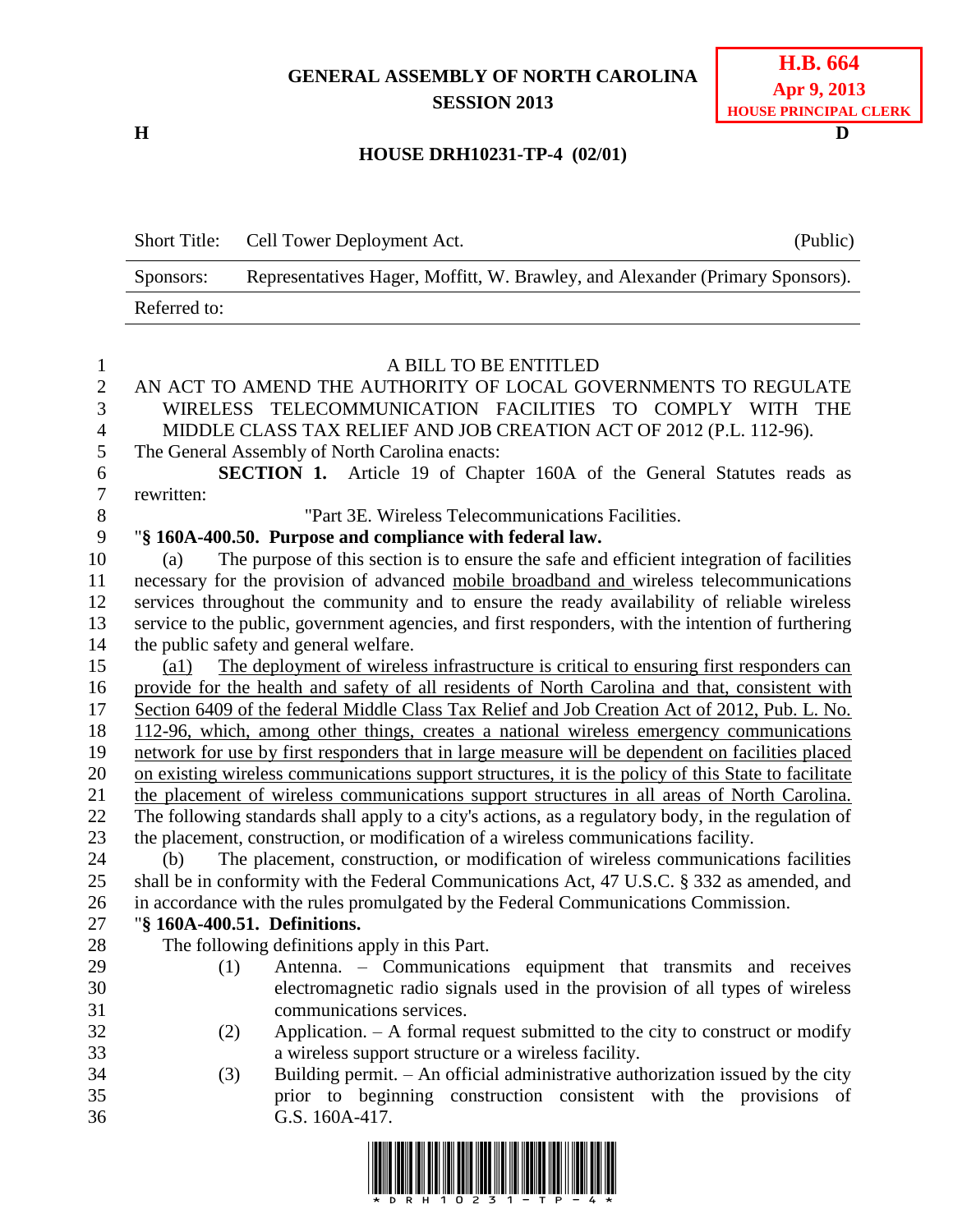|      | <b>General Assembly of North Carolina</b>                                                                                                          | <b>Session 2013</b> |
|------|----------------------------------------------------------------------------------------------------------------------------------------------------|---------------------|
| (4)  | Collocation. – The placement or installation of wireless facilities on existing                                                                    |                     |
|      | structures, including electrical transmission towers, water towers, buildings,                                                                     |                     |
|      | and other structures capable of structurally supporting the attachment of                                                                          |                     |
|      | wireless facilities in compliance with applicable codes. The term collocation                                                                      |                     |
|      | includes the placement, replacement, or modification of wireless facilities                                                                        |                     |
|      | within a previously approved equipment compound. The term collocation                                                                              |                     |
|      | further includes any modification of a wireless support structure that does                                                                        |                     |
|      | not meet the definition of a substantial modification. The installation of new                                                                     |                     |
|      | wireless facilities on previously-approved structures, including towers,                                                                           |                     |
|      | buildings, utility poles, and water tanks.                                                                                                         |                     |
| (5)  | Equipment compound. $-$ An area surrounding or near the base of a wireless                                                                         |                     |
|      | support structure within which a wireless facility is located. Equipment                                                                           |                     |
|      | enclosure. An enclosed structure, cabinet, or shelter used to contain radio                                                                        |                     |
|      | or other equipment necessary for the transmission or reception of wireless                                                                         |                     |
|      | communication signals.                                                                                                                             |                     |
| (5a) | Fall zone. – The area in which a wireless support structure may be expected                                                                        |                     |
|      | to fall in the event of a structural failure, as measured by engineering                                                                           |                     |
|      | standards.                                                                                                                                         |                     |
| (6)  | Land development regulation. - Any ordinance enacted pursuant to this Part.                                                                        |                     |
| (7)  | Search ring. – The area within which a wireless facility must be located in                                                                        |                     |
|      | order to meet service objectives of the wireless service provider using the                                                                        |                     |
|      | wireless facility or wireless support structure.                                                                                                   |                     |
| (7a) | Substantial modification. - The mounting of a proposed wireless facility on                                                                        |                     |
|      | a wireless support structure which:                                                                                                                |                     |
|      | Increases the existing vertical height of the structure by:<br>$\underline{a}$ .                                                                   |                     |
|      | More than ten percent $(10\%)$ , or<br><u>l.</u>                                                                                                   |                     |
|      | 2.<br>The height of one additional antenna array with separation                                                                                   |                     |
|      | from the nearest existing antenna not to exceed 20 feet,                                                                                           |                     |
|      | whichever is greater; or                                                                                                                           |                     |
|      | Involves adding an appurtenance to the body of a wireless support<br><u>b.</u>                                                                     |                     |
|      | structure that protrudes horizontally from the edge of the wireless                                                                                |                     |
|      | support structure more than 20 feet or more than the width of the                                                                                  |                     |
|      | wireless support structure at the level of the appurtenance, whichever                                                                             |                     |
|      | is greater (except where necessary to shelter the antenna from                                                                                     |                     |
|      | inclement weather or to connect the antenna to the tower via cable);                                                                               |                     |
|      | <b>or</b>                                                                                                                                          |                     |
|      | Increases the square footage of the existing equipment compound by<br>$\underline{c}$ .                                                            |                     |
|      | more than 2,500 square feet.                                                                                                                       |                     |
| (8)  | Utility pole. $- A$ structure that is designed for and used to carry lines, cables,                                                                |                     |
|      | or wires for telephone, cable television, or electricity, or to provide lighting.                                                                  |                     |
| (8a) | Water tower. $-$ A water storage tank, a standpipe, or an elevated tank                                                                            |                     |
|      | situated on a support structure originally constructed for use as a reservoir or                                                                   |                     |
|      | facility to store or deliver water.                                                                                                                |                     |
| (9)  | Wireless facility. - The set of equipment and network components, exclusive                                                                        |                     |
|      | of the underlying support structure or tower, including antennas,                                                                                  |                     |
|      | transmitters, receivers, receivers base stations, power supplies, cabling, and<br>equipment necessary to provide<br>associated<br>wireless<br>data |                     |
|      |                                                                                                                                                    | and                 |
| (10) | telecommunications services to a discrete geographic area.<br>Wireless support structure. $-$ A new or existing structure, such as a               |                     |
|      | monopole, lattice tower, or guyed tower that is designed to support or                                                                             |                     |
|      |                                                                                                                                                    |                     |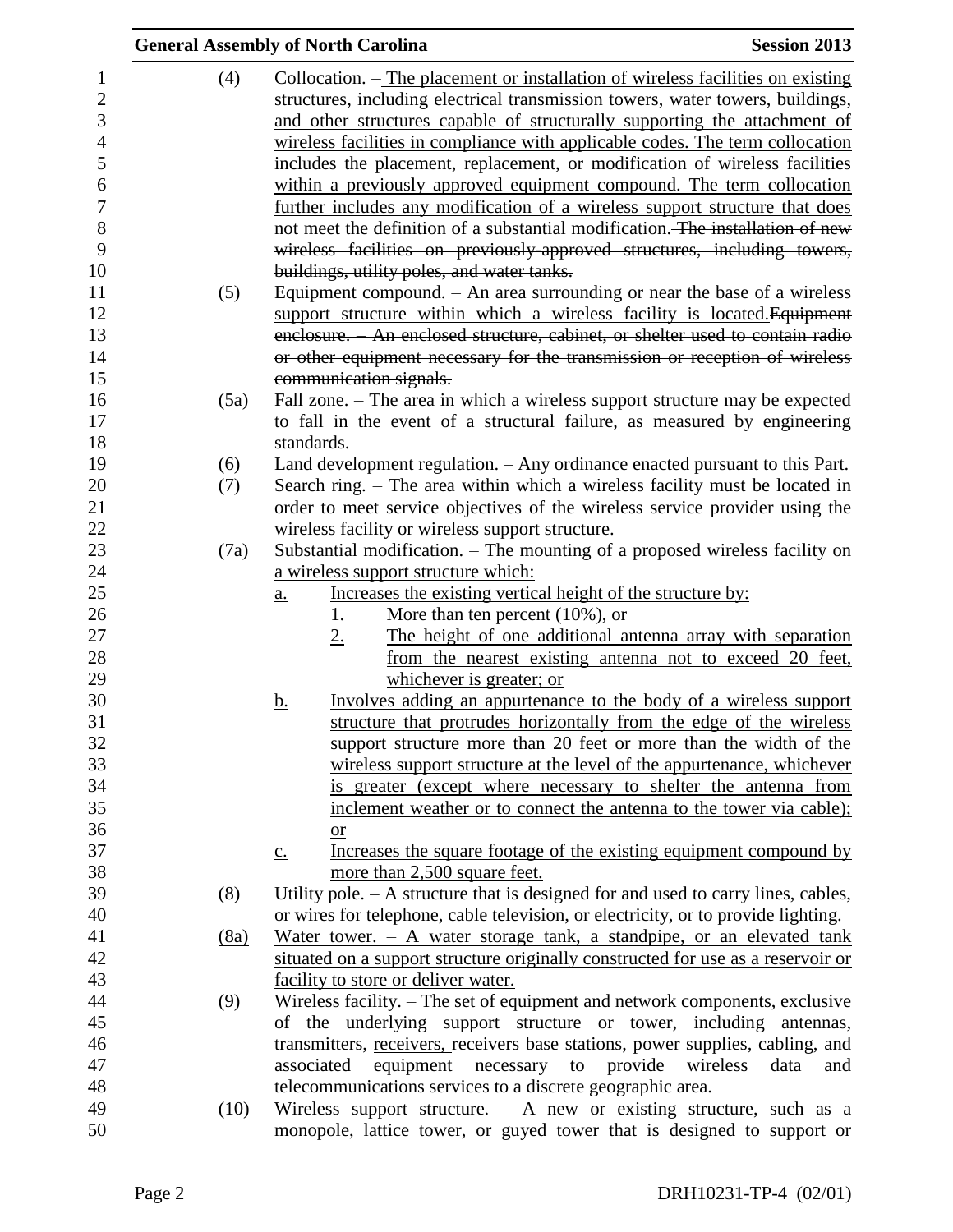|                      | <b>General Assembly of North Carolina</b>                                                                                                                     | <b>Session 2013</b> |
|----------------------|---------------------------------------------------------------------------------------------------------------------------------------------------------------|---------------------|
|                      | capable of supporting wireless facilities. A utility pole is not a wireless                                                                                   |                     |
|                      | support structure.                                                                                                                                            |                     |
| "§ 160A-400.52.      | Construction of new wireless support structures or substantial                                                                                                |                     |
|                      | modifications of facilities and wireless support structures.                                                                                                  |                     |
| (a)                  | A city may plan for and regulate the siting or modification of new wireless support                                                                           |                     |
|                      | structures or the substantial modification of wireless support structures and wireless facilities in                                                          |                     |
|                      | accordance with land development regulations and in conformity with this Part. Except as                                                                      |                     |
|                      | expressly stated, nothing in this Part shall limit a city from regulating applications to construct,                                                          |                     |
|                      | substantially modify, or maintain wireless support structures, or construct, substantially modify,                                                            |                     |
|                      | maintain, or collocate wireless facilities on a wireless support structure based on consideration                                                             |                     |
|                      | of land use, public safety, and zoning considerations, including aesthetics, landscaping,                                                                     |                     |
|                      | structural design, setbacks, and fall zones, or State and local building code requirements,                                                                   |                     |
|                      | consistent with the provisions of federal law provided in G.S. 160A-400.50. For purposes of                                                                   |                     |
|                      | this Part, public safety shall not include requirements relating to radio frequency emissions of                                                              |                     |
| wireless facilities. |                                                                                                                                                               |                     |
| (b)                  | Any person that proposes to construct or substantially modify a wireless support                                                                              |                     |
|                      | structure or wireless facility within the planning and land-use jurisdiction of a city must do both                                                           |                     |
| of the following:    |                                                                                                                                                               |                     |
| (1)                  | Submit a completed application with the necessary copies and attachments to                                                                                   |                     |
|                      | the appropriate planning authority.                                                                                                                           |                     |
| (2)                  | Comply with any local ordinances concerning land use and any applicable                                                                                       |                     |
|                      | permitting processes.                                                                                                                                         |                     |
| (c)                  | A city's review of an application for the placement, construction, or substantial                                                                             |                     |
|                      | modification of a wireless facility or wireless support structure shall only address public safety,                                                           |                     |
|                      | land development, or zoning issues. In reviewing an application, the city may not require                                                                     |                     |
|                      | information on or evaluate an applicant's business decisions about its designed service,                                                                      |                     |
|                      | customer demand for its service, or quality of its service to or from a particular area or site. In                                                           |                     |
|                      | reviewing an application, the city may review the following:                                                                                                  |                     |
| (1)                  | Applicable public safety, land use, or zoning issues addressed in its adopted                                                                                 |                     |
|                      | regulations, including aesthetics, landscaping, land-use based location                                                                                       |                     |
|                      | priorities, structural design, setbacks, and fall zones.                                                                                                      |                     |
| (2)                  | Information or materials directly related to an identified public safety, land                                                                                |                     |
|                      | development, or zoning issue including evidence that no existing or                                                                                           |                     |
|                      | previously approved structure can reasonably be used for the antenna                                                                                          |                     |
|                      | placement instead of the construction of a new tower, that residential,                                                                                       |                     |
|                      | historic, and designated scenic areas cannot be served from outside the area,<br>or that the proposed height of a new tower or initial antenna placement or a |                     |
|                      | proposed height increase of a modified tower, replacement tower, or                                                                                           |                     |
|                      | collocation is necessary to provide the applicant's designed service.                                                                                         |                     |
| (3)                  | A city may require applicants for new wireless facilities to evaluate the                                                                                     |                     |
|                      | reasonable feasibility of collocating new antennas and equipment on an                                                                                        |                     |
|                      | existing structure or structures within the applicant's search ring. Collocation                                                                              |                     |
|                      | on an existing structure is not reasonably feasible if collocation is technically                                                                             |                     |
|                      | or commercially impractical or the owner of the tower is unwilling to enter                                                                                   |                     |
|                      | into a contract for such use at fair market value. Cities may require                                                                                         |                     |
|                      | information necessary to determine whether collocation on existing                                                                                            |                     |
|                      | structures is reasonably feasible.                                                                                                                            |                     |
| $\Theta$             | A collocation application entitled to streamlined processing under                                                                                            |                     |
|                      | G.S. 160A-400.53 shall be deemed complete unless the city provides notice in writing to the                                                                   |                     |
|                      | applicant within 45 days of submission or within some other mutually agreed upon timeframe.                                                                   |                     |
|                      | The notice shall identify the deficiencies in the application which, if cured, would make the                                                                 |                     |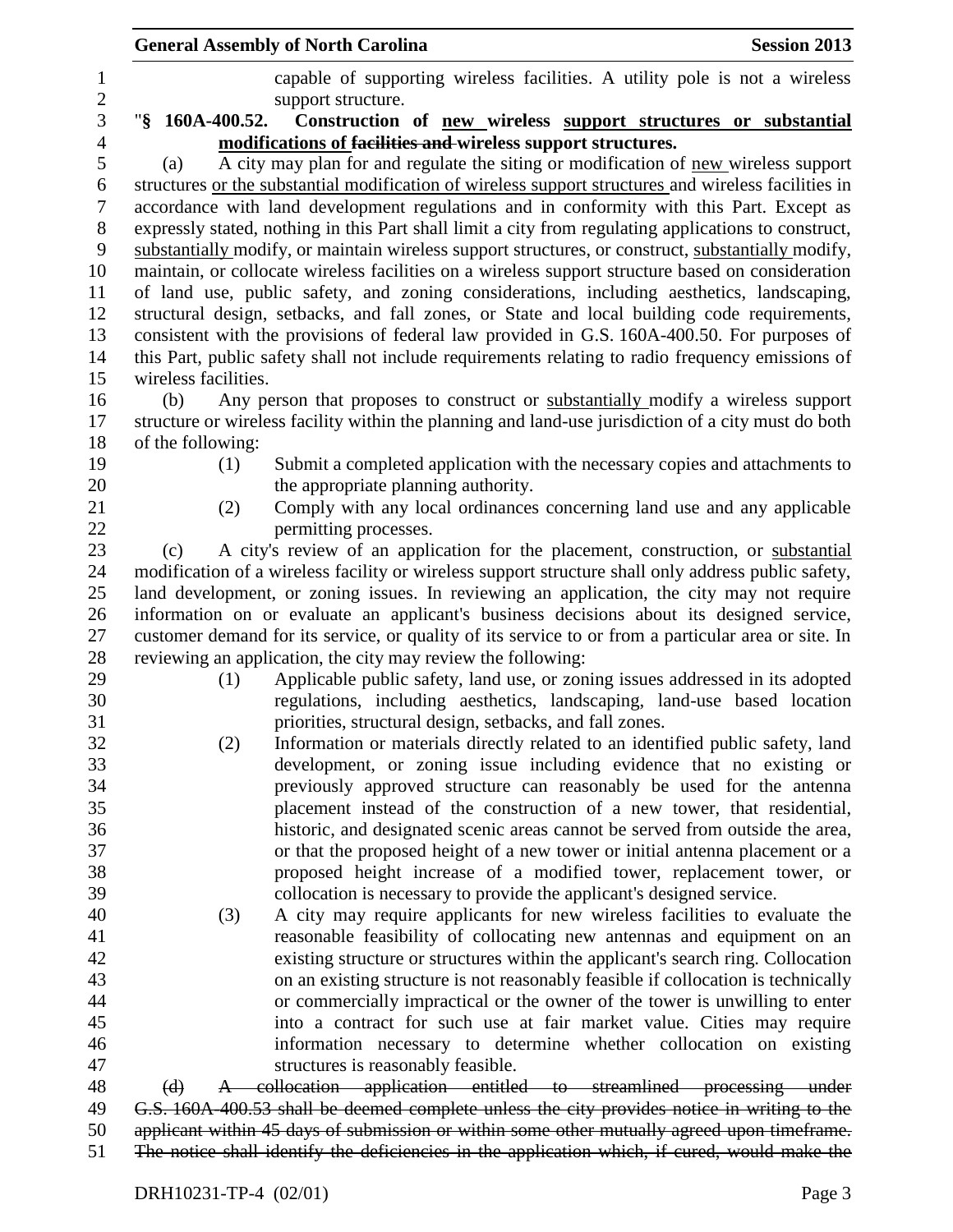application complete. The application shall be deemed complete on resubmission if the 2 additional materials cure the deficiencies identified.

 $\frac{3}{10}$  (e) The city shall issue a written decision approving or denying an application within 45

days in the case of collocation applications entitled to streamlined processing under

G.S. 160A-400.53 and within a reasonable period of time consistent with the issuance of other

 land-use permits in the case of other applications, each as measured from the time the application is deemed complete.

 (f) A city may fix and charge an application fee, consulting fee, or other fee associated with the submission, review, processing, and approval of an application to site new wireless support structures or substantially modify wireless support structures or wireless facilities that is based on the costs of the services provided and does not exceed what is usual and customary for such services. Any charges or fees assessed by a city on account of an outside consultant shall be fixed in advance and incorporated into a permit or application fee and shall be based on the reasonable costs to be incurred by the city in connection with the regulatory review authorized under this section. The foregoing does not prohibit a city from imposing additional reasonable and cost based fees for costs incurred should an applicant amend its application. On request, the amount of the consultant charges incorporated into the permit or application fee shall be separately identified and disclosed to the applicant.

 (g) The city may condition approval of an application for a new wireless support structure on the provision of documentation prior to the issuance of a building permit establishing the existence of one or more parties, including the owner of the wireless support structure, who intend to locate wireless facilities on the wireless support structure. A city shall not deny an initial land-use or zoning permit based on such documentation. A city may condition a permit on a requirement to construct facilities within a reasonable period of time, which shall be no less than 24 months.

 (h) The city may not require the placement of wireless support structures or wireless facilities on city owned or leased property, but may develop a process to encourage the placement of wireless support structures or facilities on city owned or leased property, including an expedited approval process.

 (i) This section shall not be construed to limit the provisions or requirements of any historic district or landmark regulation adopted pursuant to Part 3C of this Article.

## "**§ 160A-400.53. Collocation and other nonsubstantial modifications of wireless facilities.**

 (a) Pursuant to Section 6409 of the federal Middle Class Tax Relief and Job Creation Act of 2012, Pub. L. No. 112-96, a city may not deny and shall approve any application Applications for collocation as defined in this Part. entitled to streamlined processing under this section shall be reviewed for conformance with applicable site plan and building permit requirements but shall not otherwise be subject to zoning requirements, including design or placement requirements, or public hearing review.

 (a1) A collocation application shall be deemed complete unless the city provides notice that the application is incomplete in writing to the applicant within 45 days of submission or within some other mutually agreed upon time frame. The notice shall identify the deficiencies in the application which, if cured, would make the application complete. The application shall be deemed complete on resubmission if the additional materials cure the deficiencies indicated. (a2) The city shall issue a written decision approving a collocation application within 45 days of such application being deemed complete.

 (a3) A city may impose a fee not to exceed five hundred dollars (\$500.00) for technical consultation and the review of a collocation application. The fee must be based on the actual, direct, and reasonable administrative costs incurred for the review, processing, and approval of a collocation application. A city may engage a third-party consultant for technical consultation and the review of a collocation application. The fee imposed by a city for the review of the application may not be used for either of the following: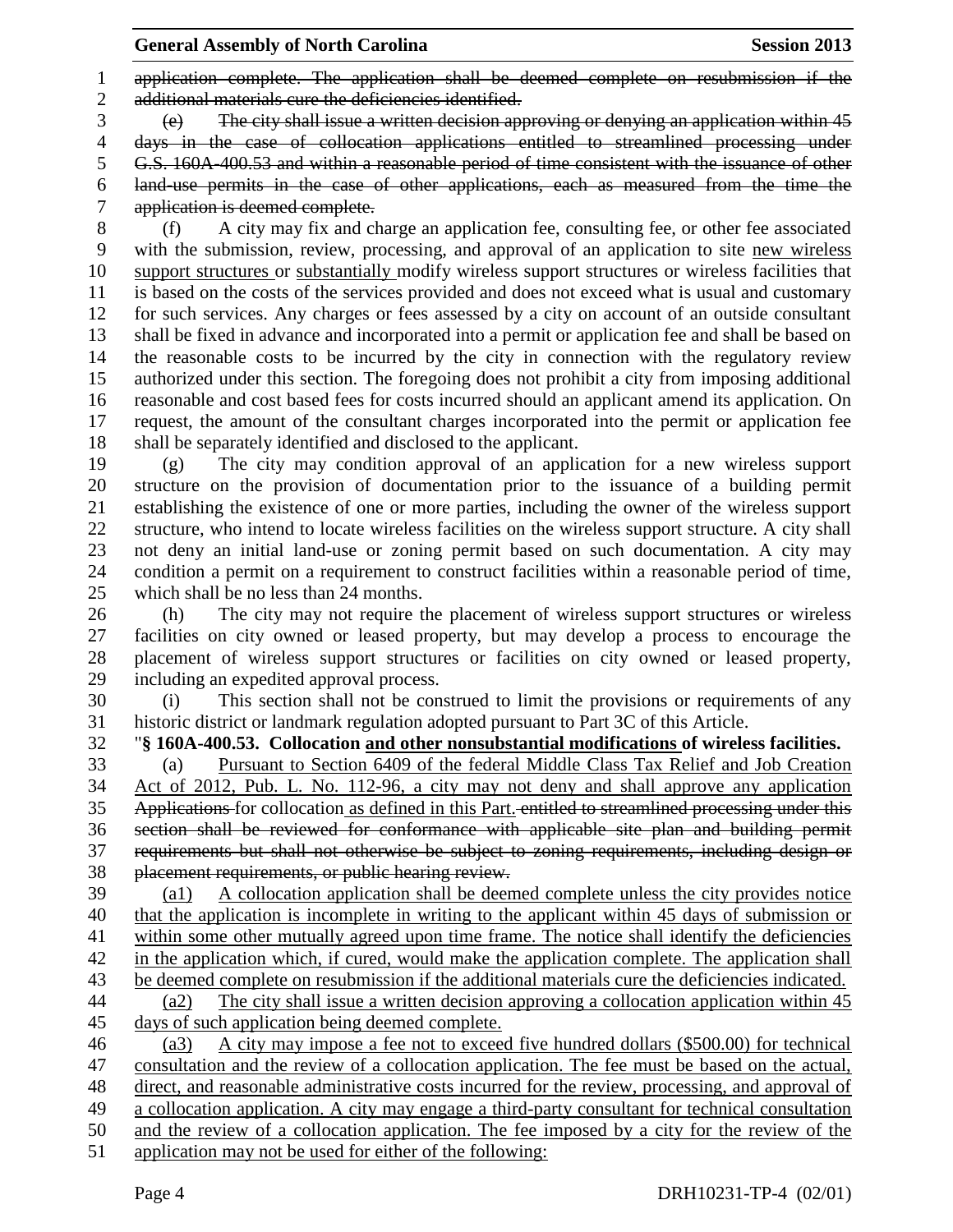|          | <b>General Assembly of North Carolina</b> |                                                                                                                                                                               | <b>Session 2013</b> |
|----------|-------------------------------------------|-------------------------------------------------------------------------------------------------------------------------------------------------------------------------------|---------------------|
| 1        |                                           | (1)<br>Travel expenses incurred in a third party's review of a collocation                                                                                                    |                     |
| 2        |                                           | application.                                                                                                                                                                  |                     |
| 3        |                                           | Reimbursement for a consultant or other third party based on a contingent<br>(2)                                                                                              |                     |
| 4        |                                           | fee basis or results-based arrangement.                                                                                                                                       |                     |
| 5        | $\bigoplus$                               | Applications for collocation of wireless facilities are entitled to streamlined                                                                                               |                     |
| 6        |                                           | processing if the addition of the additional wireless facility does not exceed the number of                                                                                  |                     |
| 7        |                                           | wireless facilities previously approved for the wireless support structure on which the                                                                                       |                     |
| 8        |                                           | collocation is proposed and meets all the requirements and conditions of the original approval.                                                                               |                     |
| 9        |                                           | This provision applies to wireless support structures which are approved on or after December                                                                                 |                     |
| 10       | 1,2007.                                   |                                                                                                                                                                               |                     |
| 11       | $\left(\epsilon\right)$                   | The streamlined process set forth in subsection (a) of this section shall apply to all                                                                                        |                     |
| 12       |                                           | collocations, in addition to collocations qualified for streamlined processing under subsection                                                                               |                     |
| 13       |                                           | (b) of this section, that meet the following requirements:                                                                                                                    |                     |
| 14       |                                           | The collocation does not increase the overall height and width of the tower<br>$\leftrightarrow$                                                                              |                     |
| 15       |                                           | or wireless support structure to which the wireless facilities are to be                                                                                                      |                     |
| 16       |                                           | attached.                                                                                                                                                                     |                     |
| 17       |                                           | The collocation does not increase the ground space area approved in the site<br>$\left( 2\right)$                                                                             |                     |
| 18       |                                           | plan for equipment enclosures and ancillary facilities.                                                                                                                       |                     |
| 19       |                                           | The wireless facilities in the proposed collocation comply with applicable<br>$\left(3\right)$                                                                                |                     |
| 20       |                                           | regulations, restrictions, or conditions, if any, applied to the initial wireless                                                                                             |                     |
| 21       |                                           | facilities placed on the tower or other wireless support structure.                                                                                                           |                     |
| 22       |                                           | The additional wireless facilities comply with all federal, State and local<br>(4)                                                                                            |                     |
| 23       |                                           | safety requirements.                                                                                                                                                          |                     |
| 24       |                                           | The collocation does not exceed the applicable weight limits for the wireless<br>$\left(5\right)$                                                                             |                     |
| 25       |                                           | support structure."                                                                                                                                                           |                     |
| 26       |                                           | <b>SECTION 2.</b> Article 18 of Chapter 153A of the General Statutes reads as                                                                                                 |                     |
| 27       | rewritten:                                | "Part 3B. Wireless Telecommunications Facilities.                                                                                                                             |                     |
| 28       |                                           |                                                                                                                                                                               |                     |
| 29<br>30 | (a)                                       | "§ 153A-349.50. Purpose and compliance with federal law.                                                                                                                      |                     |
| 31       |                                           | Purpose. – The purpose of this section is to ensure the safe and efficient integration<br>of facilities necessary for the provision of advanced mobile broadband and wireless |                     |
| 32       |                                           | telecommunications services throughout the community and to ensure the ready availability of                                                                                  |                     |
| 33       |                                           | reliable wireless service to the public, government agencies, and first responders, with the                                                                                  |                     |
| 34       |                                           | intention of furthering the public safety and general welfare.                                                                                                                |                     |
| 35       | $\left( a1\right)$                        | The deployment of wireless infrastructure is critical to ensuring first responders can                                                                                        |                     |
| 36       |                                           | provide for the health and safety of all residents of North Carolina and that, consistent with                                                                                |                     |
| 37       |                                           | Section 6409 of the federal Middle Class Tax Relief and Job Creation Act of 2012, Pub. L. No.                                                                                 |                     |
| 38       |                                           | 112-96, which, among other things, creates a national wireless emergency communications                                                                                       |                     |
| 39       |                                           | network for use by first responders that in large measure will be dependent on facilities placed                                                                              |                     |
| 40       |                                           | on existing wireless communications support structures, it is the policy of this State to facilitate                                                                          |                     |
| 41       |                                           | the placement of wireless communications support structures in all areas of North Carolina.                                                                                   |                     |
| 42       |                                           | The following standards shall apply to a county's actions, as a regulatory body, in the regulation                                                                            |                     |
| 43       |                                           | of the placement, construction, or modification of a wireless communications facility.                                                                                        |                     |
| 44       | (b)                                       | Compliance with the Federal Communications Act. – The placement, construction,                                                                                                |                     |
| 45       |                                           | or modification of wireless communications facilities shall be in conformity with the Federal                                                                                 |                     |
| 46       |                                           | Communications Act, 47 U.S.C. § 332 as amended, and in accordance with the rules                                                                                              |                     |
| 47       |                                           | promulgated by the Federal Communications Commission.                                                                                                                         |                     |
| 48       |                                           | "§ 153A-349.51. Definitions.                                                                                                                                                  |                     |
| 49       |                                           | The following definitions apply in this Part:                                                                                                                                 |                     |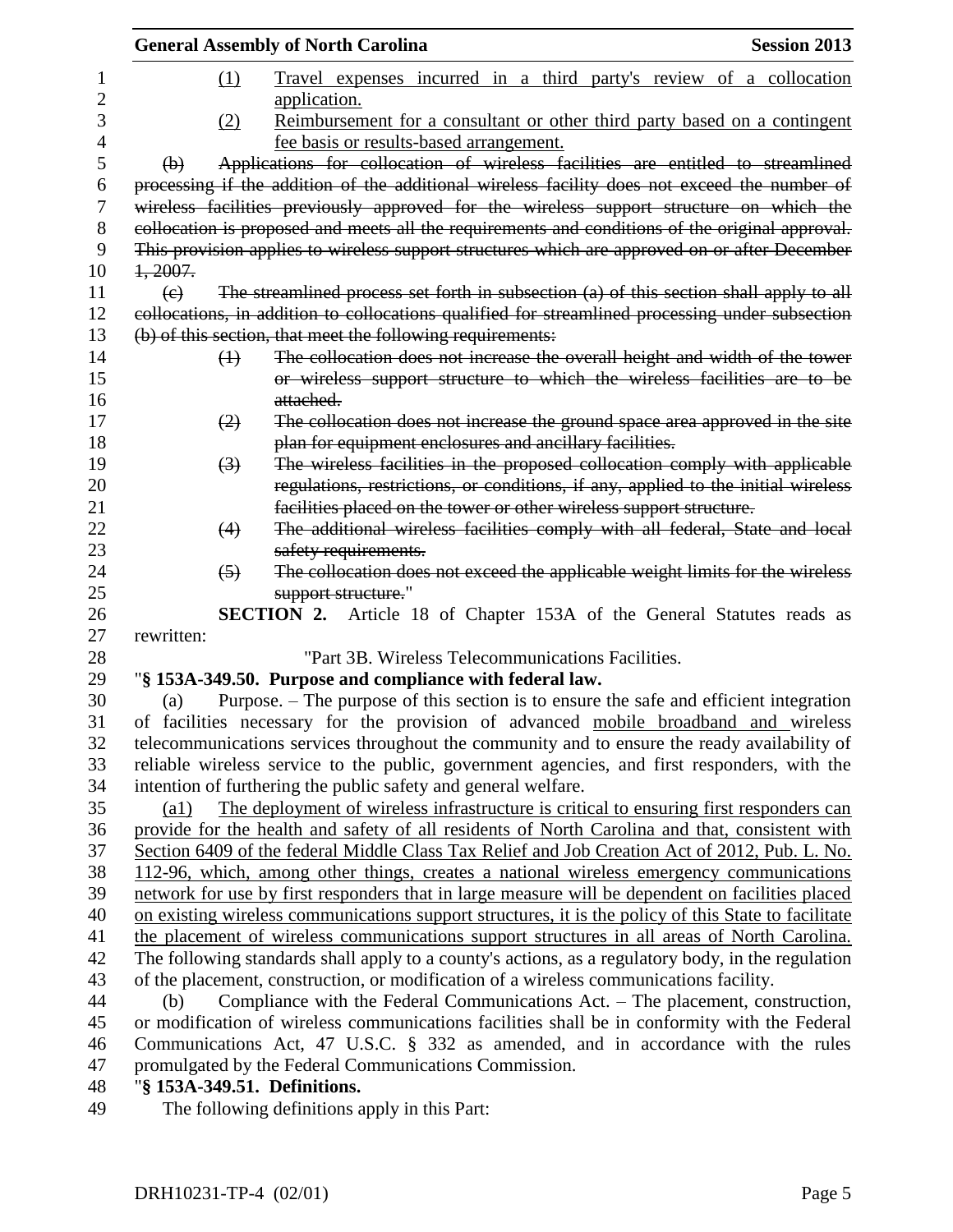|      | <b>Session 2013</b><br><b>General Assembly of North Carolina</b>                                                                                                         |  |
|------|--------------------------------------------------------------------------------------------------------------------------------------------------------------------------|--|
| (1)  | Antenna. – Communications equipment that transmits and receives<br>electromagnetic radio signals used in the provision of all types of wireless                          |  |
|      | communications services.<br>Application. $-$ A formal request submitted to the county to construct or                                                                    |  |
| (2)  | modify a wireless support structure or a wireless facility.                                                                                                              |  |
| (3)  | Building permit. $-$ An official administrative authorization issued by the<br>county prior to beginning construction consistent with the provisions of                  |  |
| (4)  | G.S. 153A-357.<br>Collocation. – The placement or installation of wireless facilities on existing                                                                        |  |
|      | structures, including electrical transmission towers, water towers, buildings,<br>and other structures capable of structurally supporting the attachment of              |  |
|      | wireless facilities in compliance with applicable codes. The term collocation                                                                                            |  |
|      | includes the placement, replacement, or modification of wireless facilities                                                                                              |  |
|      | within a previously approved equipment compound. The term collocation                                                                                                    |  |
|      | further includes any modification of a wireless support structure that does                                                                                              |  |
|      | not meet the definition of a substantial modification. The installation of new                                                                                           |  |
|      | wireless facilities on previously-approved structures, including towers,<br>buildings, utility poles, and water tanks.                                                   |  |
| (5)  | Equipment compound. $-$ An area surrounding or near the base of a wireless                                                                                               |  |
|      | support structure within which a wireless facility is located. Equipment                                                                                                 |  |
|      | enclosure. - An enclosed structure, cabinet, or shelter used to contain radio                                                                                            |  |
|      | or other equipment necessary for the transmission or reception of wireless                                                                                               |  |
|      | communication signals.                                                                                                                                                   |  |
| (5a) | Fall zone. - The area in which a wireless support structure may be expected                                                                                              |  |
|      | to fall in the event of a structural failure, as measured by engineering                                                                                                 |  |
|      | standards.                                                                                                                                                               |  |
| (6)  | Land development regulation. - Any ordinance enacted pursuant to this Part.                                                                                              |  |
| (7)  | Search ring. – The area within which a wireless facility must be located in                                                                                              |  |
|      | order to meet service objectives of the wireless service provider using the                                                                                              |  |
|      | wireless facility or wireless support structure.                                                                                                                         |  |
| (7a) | Substantial modification. - The mounting of a proposed wireless facility on                                                                                              |  |
|      | a wireless support structure which:                                                                                                                                      |  |
|      | Increases the existing vertical height of the structure by:<br>a.                                                                                                        |  |
|      | More than ten percent $(10\%)$ , or                                                                                                                                      |  |
|      | $\frac{1}{2}$<br>The height of one additional antenna array with separation                                                                                              |  |
|      | from the nearest existing antenna not to exceed 20 feet,                                                                                                                 |  |
|      | whichever is greater; or                                                                                                                                                 |  |
|      | Involves adding an appurtenance to the body of a wireless support<br><u>b.</u>                                                                                           |  |
|      | structure that protrudes horizontally from the edge of the wireless                                                                                                      |  |
|      | support structure more than 20 feet or more than the width of the                                                                                                        |  |
|      | wireless support structure at the level of the appurtenance, whichever                                                                                                   |  |
|      | is greater (except where necessary to shelter the antenna from                                                                                                           |  |
|      | inclement weather or to connect the antenna to the tower via cable);                                                                                                     |  |
|      |                                                                                                                                                                          |  |
|      | or<br>Increases the square footage of the existing equipment compound by                                                                                                 |  |
|      | $\underline{c}$ .<br>more than 2,500 square feet.                                                                                                                        |  |
|      |                                                                                                                                                                          |  |
| (8)  | Utility pole. $- A$ structure that is designed for and used to carry lines, cables,<br>or wires for telephone, cable television, or electricity, or to provide lighting. |  |
|      | Water tower. $-$ A water storage tank, a standpipe, or an elevated tank                                                                                                  |  |
| (8a) | situated on a support structure originally constructed for use as a reservoir or                                                                                         |  |
|      | facility to store or deliver water.                                                                                                                                      |  |
|      |                                                                                                                                                                          |  |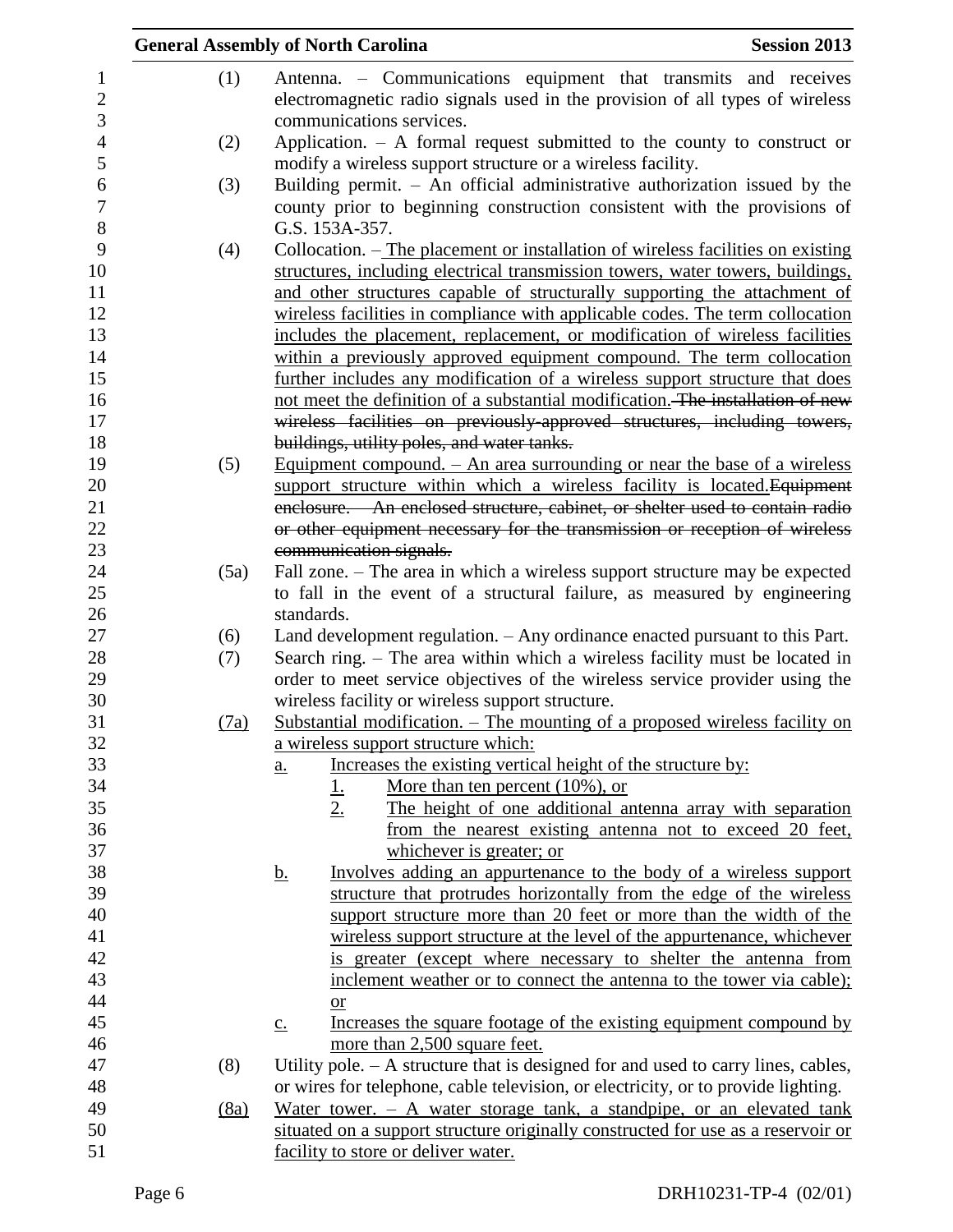|                        | <b>General Assembly of North Carolina</b>                                                                                                                                                                                                                                                                                                     | <b>Session 2013</b>     |
|------------------------|-----------------------------------------------------------------------------------------------------------------------------------------------------------------------------------------------------------------------------------------------------------------------------------------------------------------------------------------------|-------------------------|
| (9)                    | Wireless facility. - The set of equipment and network components, exclusive<br>of the underlying support structure or tower, including antennas,<br>transmitters, receivers, receivers base stations, power supplies, cabling, and<br>associated equipment necessary to provide<br>telecommunications services to a discrete geographic area. | wireless<br>data<br>and |
| (10)                   | Wireless support structure. $-$ A new or existing structure, such as a<br>monopole, lattice tower, or guyed tower that is designed to support or<br>capable of supporting wireless facilities. A utility pole is not a wireless<br>support structure.                                                                                         |                         |
| "§ 153A-349.52.        | Construction of new wireless support structures or substantial                                                                                                                                                                                                                                                                                |                         |
|                        | modifications of facilities and wireless support structures.                                                                                                                                                                                                                                                                                  |                         |
| (a)                    | A county may plan for and regulate the siting or modification of new wireless                                                                                                                                                                                                                                                                 |                         |
|                        | support structures or the substantial modification of wireless support structures and wireless                                                                                                                                                                                                                                                |                         |
|                        | facilities in accordance with land development regulations and in conformity with this Part.                                                                                                                                                                                                                                                  |                         |
|                        | Except as expressly stated, nothing in this Part shall limit a county from regulating applications                                                                                                                                                                                                                                            |                         |
|                        | to construct, substantially modify, or maintain wireless support structures, or construct,                                                                                                                                                                                                                                                    |                         |
|                        | substantially modify, maintain, or collocate wireless facilities on a wireless support structure                                                                                                                                                                                                                                              |                         |
|                        | based on consideration of land use, public safety, and zoning considerations, including                                                                                                                                                                                                                                                       |                         |
|                        | aesthetics, landscaping, structural design, setbacks, and fall zones, or State and local building                                                                                                                                                                                                                                             |                         |
|                        | code requirements, consistent with the provisions of federal law provided in G.S. 153A-349.50.                                                                                                                                                                                                                                                |                         |
|                        | For purposes of this Part, public safety shall not include requirements relating to radio                                                                                                                                                                                                                                                     |                         |
|                        | frequency emissions of wireless facilities.                                                                                                                                                                                                                                                                                                   |                         |
| (b)                    | Any person that proposes to construct or substantially modify a wireless support                                                                                                                                                                                                                                                              |                         |
|                        | structure or wireless facility within the planning and land-use jurisdiction of a county must do                                                                                                                                                                                                                                              |                         |
| both of the following: |                                                                                                                                                                                                                                                                                                                                               |                         |
| (1)                    | Submit a completed application with the necessary copies and attachments to                                                                                                                                                                                                                                                                   |                         |
|                        | the appropriate planning authority.                                                                                                                                                                                                                                                                                                           |                         |
| (2)                    | Comply with any local ordinances concerning land use and any applicable                                                                                                                                                                                                                                                                       |                         |
|                        | permitting processes.                                                                                                                                                                                                                                                                                                                         |                         |
| (c)                    | A county's review of an application for the placement, construction, or substantial                                                                                                                                                                                                                                                           |                         |
|                        | modification of a wireless facility or wireless support structure shall only address public safety,<br>land development, or zoning issues. In reviewing an application, the county may not require                                                                                                                                            |                         |
|                        | information on or evaluate an applicant's business decisions about its designed service,                                                                                                                                                                                                                                                      |                         |
|                        | customer demand for its service, or quality of its service to or from a particular area or site. In                                                                                                                                                                                                                                           |                         |
|                        | reviewing an application the county may review the following:                                                                                                                                                                                                                                                                                 |                         |
| (1)                    | Applicable public safety, land use, or zoning issues addressed in its adopted                                                                                                                                                                                                                                                                 |                         |
|                        | regulations, including aesthetics, landscaping, land-use based location                                                                                                                                                                                                                                                                       |                         |
|                        | priorities, structural design, setbacks, and fall zones.                                                                                                                                                                                                                                                                                      |                         |
| (2)                    | Information or materials directly related to an identified public safety, land                                                                                                                                                                                                                                                                |                         |
|                        | development or zoning issue including evidence that no existing or                                                                                                                                                                                                                                                                            |                         |
|                        | previously approved structure can reasonably be used for the antenna                                                                                                                                                                                                                                                                          |                         |
|                        | placement instead of the construction of a new tower, that residential,                                                                                                                                                                                                                                                                       |                         |
|                        | historic, and designated scenic areas cannot be served from outside the area,                                                                                                                                                                                                                                                                 |                         |
|                        | or that the proposed height of a new tower or initial antenna placement or a                                                                                                                                                                                                                                                                  |                         |
|                        | proposed height increase of a modified tower, replacement tower, or                                                                                                                                                                                                                                                                           |                         |
|                        | collocation is necessary to provide the applicant's designed service.                                                                                                                                                                                                                                                                         |                         |
| (3)                    | A county may require applicants for new wireless facilities to evaluate the                                                                                                                                                                                                                                                                   |                         |
|                        | reasonable feasibility of collocating new antennas and equipment on an                                                                                                                                                                                                                                                                        |                         |
|                        | existing structure or structures within the applicant's search ring. Collocation                                                                                                                                                                                                                                                              |                         |
|                        | on an existing structure is not reasonably feasible if collocation is technically                                                                                                                                                                                                                                                             |                         |
|                        | or commercially impractical or the owner of the tower is unwilling to enter                                                                                                                                                                                                                                                                   |                         |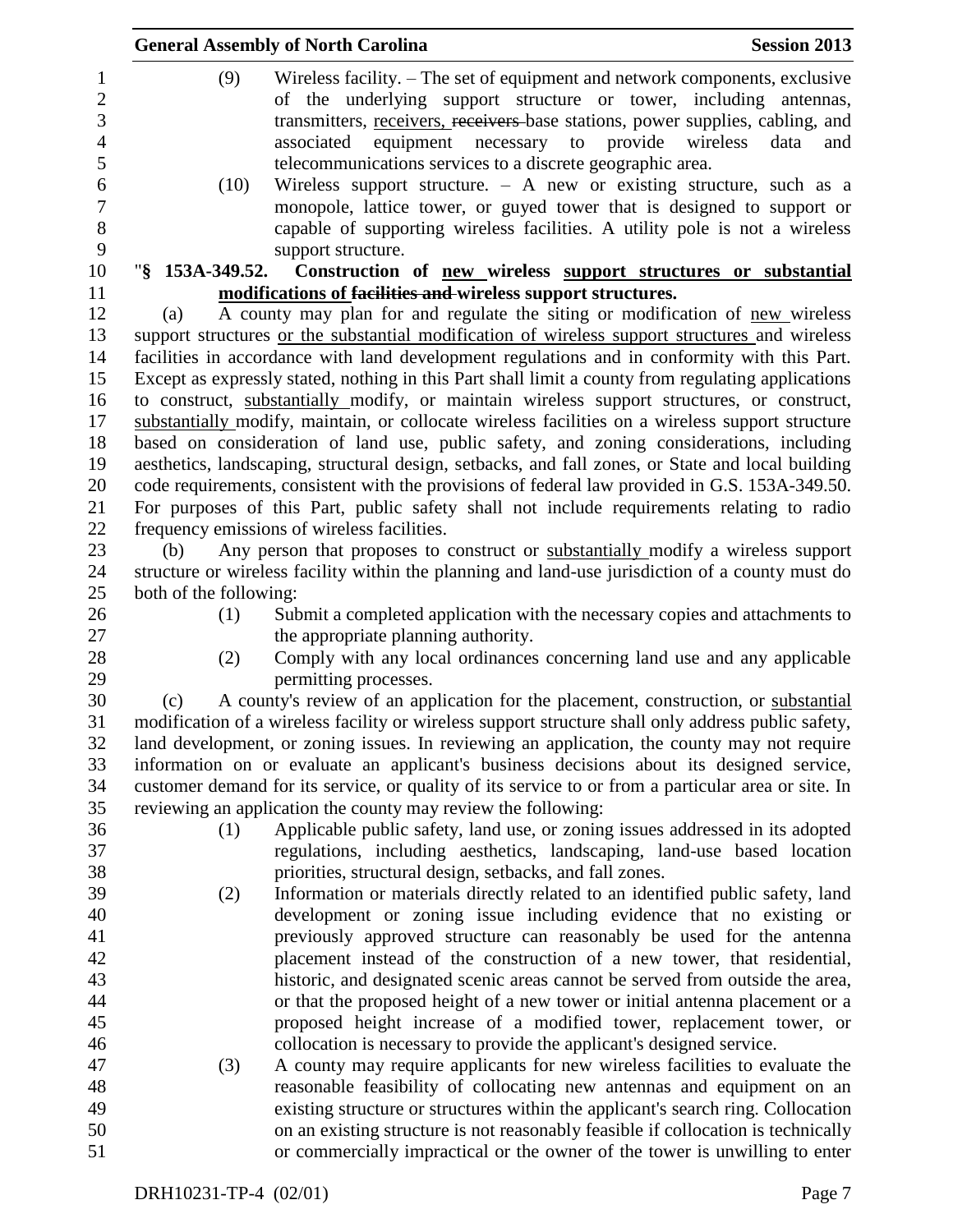|    | <b>General Assembly of North Carolina</b><br><b>Session 2013</b>                                    |  |
|----|-----------------------------------------------------------------------------------------------------|--|
| 1  | into a contract for such use at fair market value. Counties may require                             |  |
| 2  | information necessary to determine whether collocation on existing                                  |  |
| 3  | structures is reasonably feasible.                                                                  |  |
| 4  | A collocation application entitled to streamlined processing under<br>(d)                           |  |
| 5  | G.S. 153A-349.53 shall be deemed complete unless the city provides notice in writing to the         |  |
| 6  | applicant within 45 days of submission or within some other mutually agreed upon timeframe.         |  |
| 7  | The notice shall identify the deficiencies in the application which, if cured, would make the       |  |
| 8  | application complete. The application shall be deemed complete on resubmission if the               |  |
| 9  | additional materials cure the deficiencies identified.                                              |  |
| 10 | The county shall issue a written decision approving or denying an application within<br>(e)         |  |
| 11 | 45 days in the case of collocation applications entitled to streamlined processing under            |  |
| 12 | G.S. 153A-349.53 and within a reasonable period of time consistent with the issuance of other       |  |
| 13 | land-use permits in the case of other applications, each as measured from the time the              |  |
| 14 | application is deemed complete.                                                                     |  |
| 15 | A county may fix and charge an application fee, consulting fee, or other fee<br>(f)                 |  |
| 16 | associated with the submission, review, processing, and approval of an application to site new      |  |
| 17 | wireless support structures or substantially modify wireless support structures or wireless         |  |
| 18 | facilities that is based on the costs of the services provided and does not exceed what is usual    |  |
| 19 | and customary for such services. Any charges or fees assessed by a county on account of an          |  |
| 20 | outside consultant shall be fixed in advance and incorporated into a permit or application fee      |  |
| 21 | and shall be based on the reasonable costs to be incurred by the county in connection with the      |  |
| 22 | regulatory review authorized under this section. The foregoing does not prohibit a county from      |  |
| 23 | imposing additional reasonable and cost based fees for costs incurred should an applicant           |  |
| 24 | amend its application. On request, the amount of the consultant charges incorporated into the       |  |
| 25 | permit or application fee shall be separately identified and disclosed to the applicant.            |  |
| 26 | The county may condition approval of an application for a new wireless support<br>(g)               |  |
| 27 | structure on the provision of documentation prior to the issuance of a building permit              |  |
| 28 | establishing the existence of one or more parties, including the owner of the wireless support      |  |
| 29 | structure, who intend to locate wireless facilities on the wireless support structure. A county     |  |
| 30 | shall not deny an initial land-use or zoning permit based on such documentation. A county may       |  |
| 31 | condition a permit on a requirement to construct facilities within a reasonable period of time,     |  |
| 32 | which shall be no less than 24 months.                                                              |  |
| 33 | The county may not require the placement of wireless support structures or wireless<br>(h)          |  |
| 34 | facilities on county owned or leased property, but may develop a process to encourage the           |  |
| 35 | placement of wireless support structures or facilities on county owned or leased property,          |  |
| 36 | including an expedited approval process.                                                            |  |
| 37 | This section shall not be construed to limit the provisions or requirements of any<br>(i)           |  |
| 38 | historic district or landmark regulation adopted pursuant to Part 3C of this Article.               |  |
| 39 | "§ 153A-349.53. Collocation and other nonsubstantial modifications of wireless facilities.          |  |
| 40 | Pursuant to Section 6409 of the federal Middle Class Tax Relief and Job Creation<br>(a)             |  |
| 41 | Act of 2012, Pub. L. No. 112-96, a county may not deny and shall approve any application            |  |
| 42 | Applications for collocation as defined in this Part. entitled to streamlined processing under this |  |
| 43 | section shall be reviewed for conformance with applicable site plan and building permit             |  |
| 44 | requirements but shall not otherwise be subject to zoning requirements, including design or         |  |
| 45 | placement requirements, or public hearing review.                                                   |  |
| 46 | A collocation application shall be deemed complete unless the county provides<br>(al)               |  |
| 47 | notice that the application is incomplete in writing to the applicant within 45 days of             |  |
| 48 | submission or within some other mutually agreed upon time frame. The notice shall identify the      |  |
| 49 | deficiencies in the application which, if cured, would make the application complete. The           |  |
| 50 | application shall be deemed complete on resubmission if the additional materials cure the           |  |
| 51 | deficiencies identified.                                                                            |  |